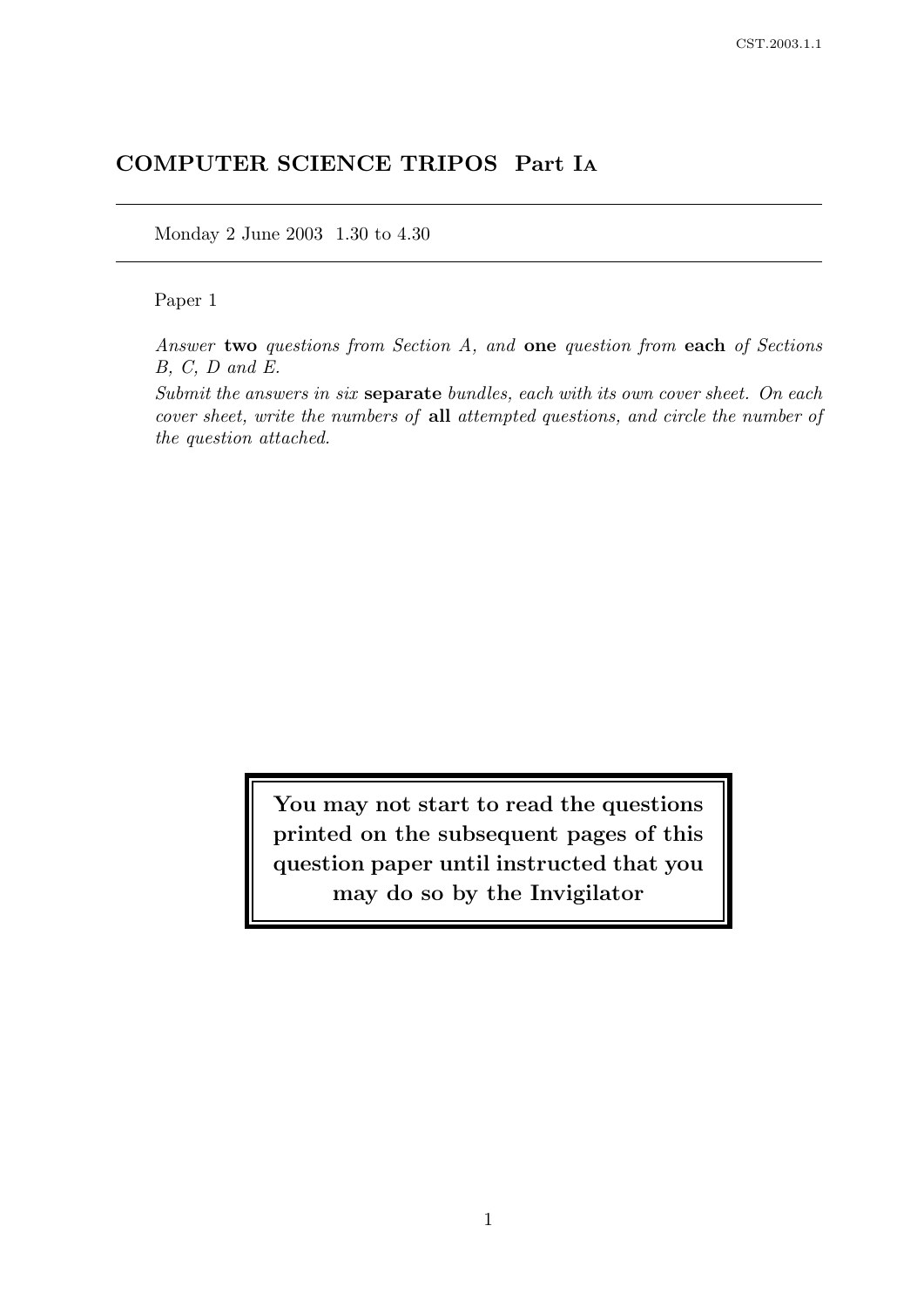### SECTION A

#### 1 Foundations of Computer Science

- (a) Carefully explain the concept of a curried function, with examples. [4 marks]
- (b) Explain the purpose and operation of the function  $f$ :

```
fun foldr f ([] , e) = e
| foldr f (x::xs, e) = f(x, foldr f (xs, e));fun f xs =foldr (fn ((x,y),(xs,ys)) \Rightarrow (x::xs,y::ys)) (xs, ([], []));
                                                           [4 marks]
```
 $(c)$  Write a function that accepts a list and returns the list consisting of its first, second, fourth, fifth, seventh, eighth, tenth, etc., elements. In other words, your function should return all the elements except those whose position in the input list is a multiple of three. [2 marks]

### 2 Discrete Mathematics

|  |  | (a) Show that the highest common factor of 798 and 567 is 21. |  | [2 marks] |
|--|--|---------------------------------------------------------------|--|-----------|
|--|--|---------------------------------------------------------------|--|-----------|

- (b) Find all pairs of integers  $(x, y)$  with  $798x + 567y = 63$ . [4 marks]
- (c) Find all integer solutions to  $567x = 42 \pmod{798}$ . [4 marks]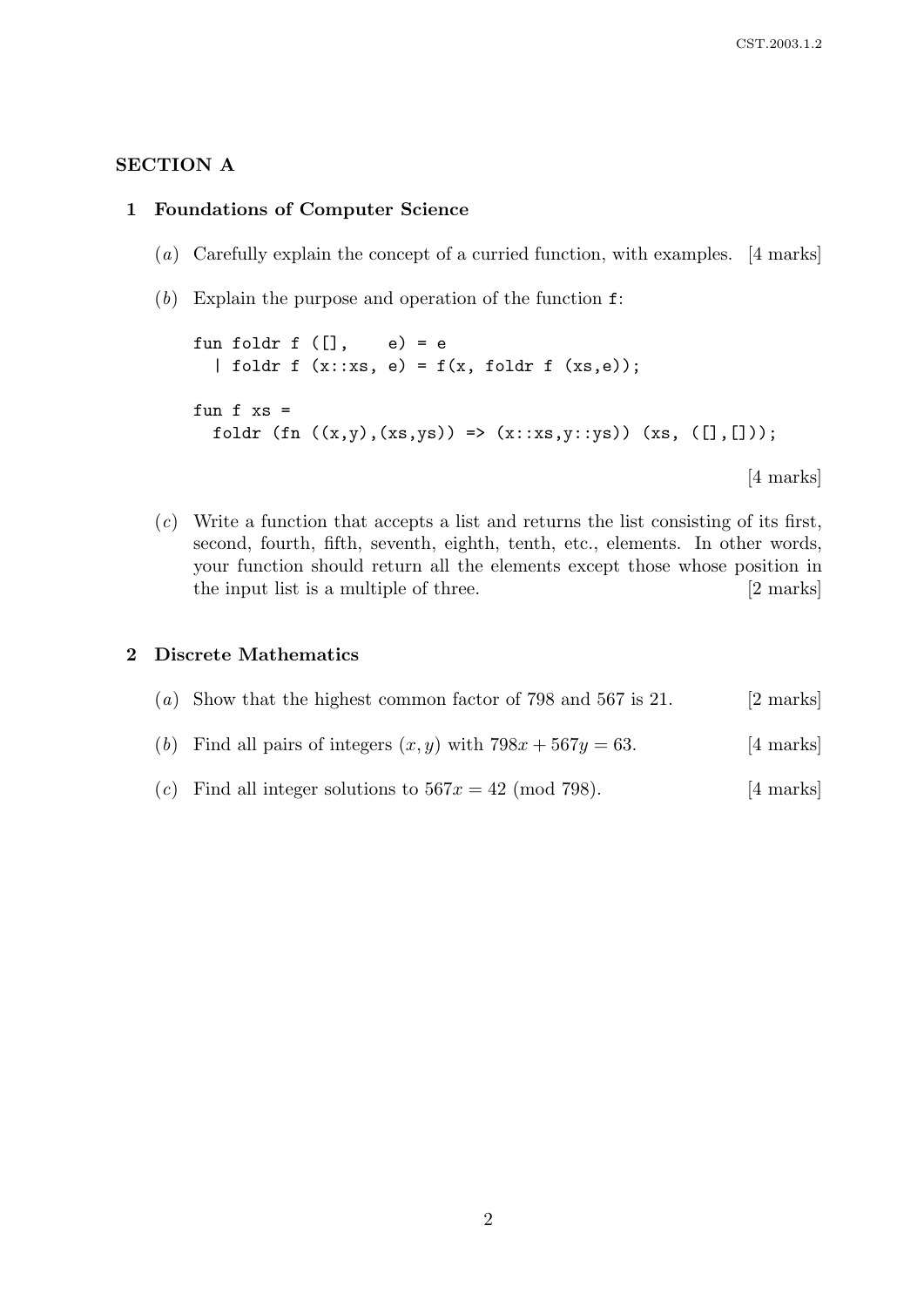#### 3 Programming in Java

Examine the following statements and indicate which are true and which are false. In most cases a simple one-word answer "true" or "false" will suffice, but, if you feel the need to make assumptions about circumstances or otherwise elaborate a little, please keep your notes as short as possible.

- (a) All methods in an abstract superclass must be declared abstract.
- (b) A class declared final cannot be subclassed. Every method of a final class is implicitly final.
- $(c)$  A redefinition of a superclass method in a subclass need not have the same signature as the superclass method. Such a redefinition is not method overriding but is simply an example of method overloading.
- (d) A constructor is a special method with the same name as the class that is used to initialise the members of a class object. Constructors are called when objects of their classes are instantiated.
- (e) A method declared static cannot access non-static class members. A static method has no this reference because static class variables and static methods exist independent of any objects of a class.
- $(f)$  An array subscript may be an integer or an integer expression. If a program uses an expression as a subscript, then the expression is evaluated to determine the particular element of the array.
- $(q)$  To pass one row of a double-subscripted array to a method that receives a single-subscripted array, simply pass the name of the array followed by the row subscript.
- (h) Overloaded methods can have different return values, and must have different parameter lists. Two methods differing only by return type will result in a compilation error.
- (i) The applet's paint method is called after the init method completes execution and the start method method has started executing to draw on the applet. It is also called automatically every time the applet needs to be repainted.
- (j) Any block of Java code may contain variable declarations.

[1 mark each]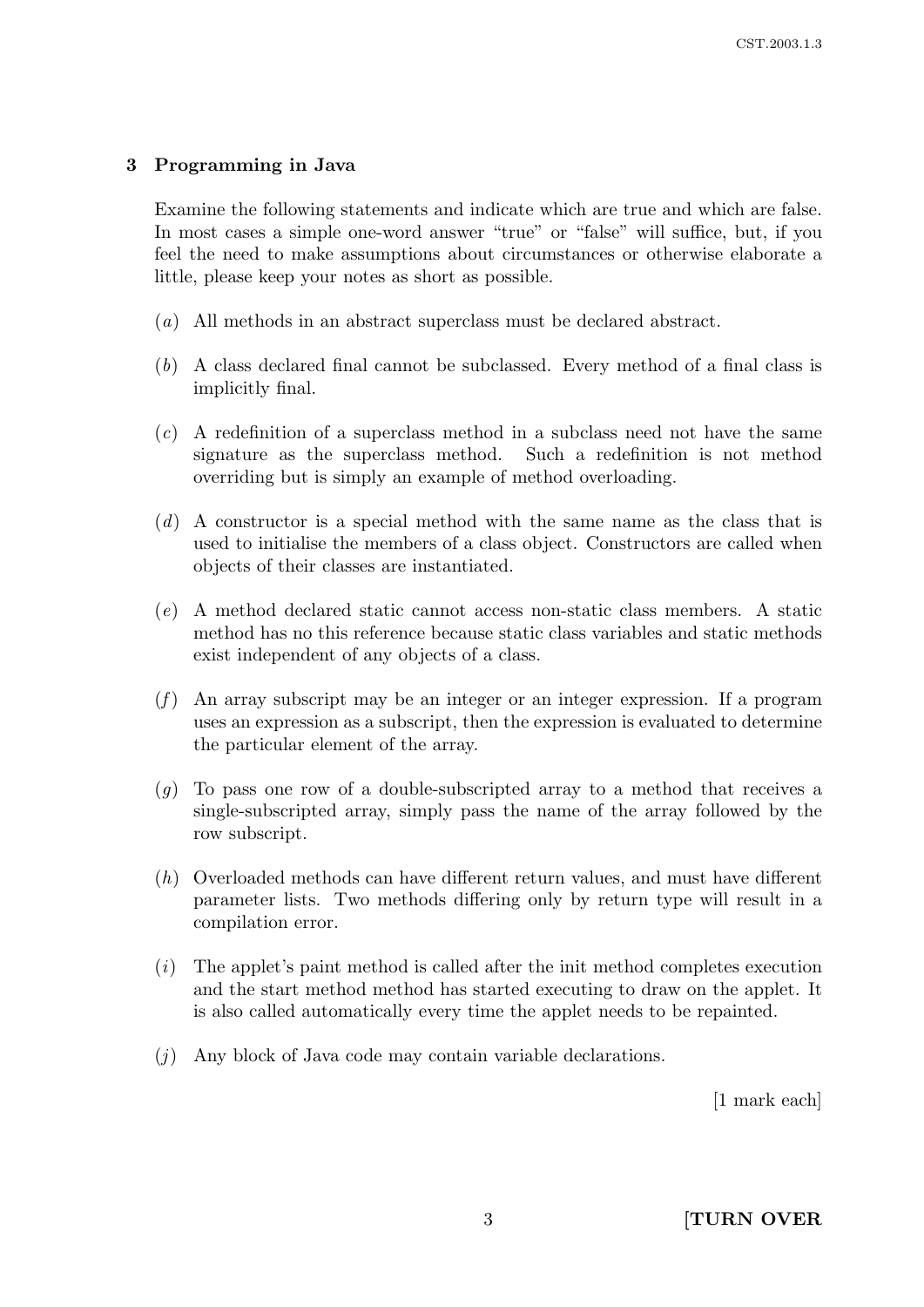#### 4 Operating Systems

For each of the following, indicate whether the statement is true or false, and explain why this is the case (no marks will be awarded for an answer with no explanation).

- (a) Preemptive schedulers require hardware support.
- (b) The Unix shell supports redirection to the buffer cache.
- (c) A context switch can be implemented by a flip-flop stored in the translation lookaside buffer (TLB).
- (d) Non-blocking I/O is possible even when using a block device.
- (e) Shortest job first (SJF) is an optimal scheduling algorithm.

[2 marks each]

#### SECTION B

#### 5 Foundations of Computer Science

- (a) Describe how lazy lists can be implemented using ML. [2 marks]
- (b) Code a function to concatenate two lazy lists, by analogy to the 'append' function for ordinary ML lists. Describe what happens if your function is applied to a pair of infinite lists. [3 marks]
- (c) Code a function to combine two lazy lists, interleaving the elements of each. [3 marks]
- (d) Code the lazy list whose elements are all ordinary lists of zeroes and ones, namely  $[|, [0], [1], [0, 0], [0, 1], [1, 0], [1, 1], [0, 0, 0], \ldots$  [6 marks]
- (e) A palindrome is a list that equals its own reverse. Code the lazy list whose elements are all palindromes of 0s and 1s, namely  $[], [0], [1], [0, 0], [0, 0, 0], [0, 1, 0], [1, 1], [1, 0, 1], [1, 1, 1], [0, 0, 0, 0], \ldots$  You may take the reversal function rev as given. [6 marks]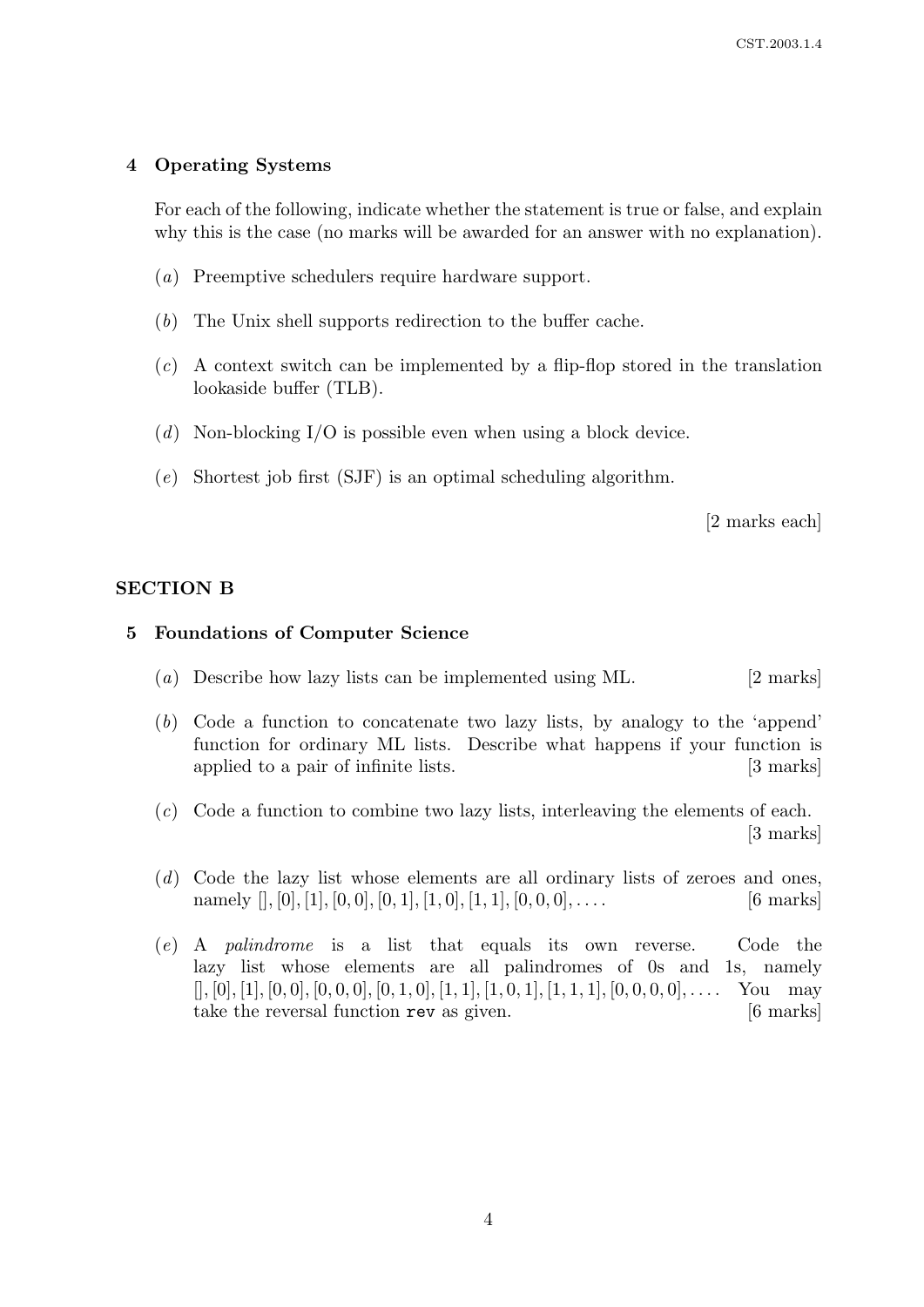#### 6 Foundations of Computer Science

(a) Explain in detail how a binary search tree represents a dictionary. If reference types are not used, what is the average-case cost of an update operation?

[8 marks]

- (b) A mutable binary tree is either a leaf or a branch node containing a label and references to two other mutable binary trees. Present the ML datatype declaration for mutable binary trees. [2 marks]
- (c) Describe how to use this datatype to implement (mutable) binary search trees. Give ML code for the lookup and update operations. The update operation must never copy existing tree nodes. [10 marks]

#### SECTION C

#### 7 Discrete Mathematics

- (a) Prove that there are infinitely many prime numbers. [4 marks]
- (b) Let  $p_1, p_2, \ldots, p_k$  be the first k primes. Show that the number of positive integers less than n and having no prime factors other than  $p_1, p_2, \ldots, p_k$  is less than  $\sqrt{n}2^k$ . [8 marks]

[Hint: All such numbers are of the form  $m^2 p_1^{\varepsilon_1} p_2^{\varepsilon_2} \cdots p_k^{\varepsilon_k}$  $\mathcal{E}_k^{\varepsilon_k}$  where each  $\varepsilon_i$  is 0 or 1.]

Deduce that the  $k^{\text{th}}$  prime is less than  $4^k$ . [4 marks]

(c) State the inclusion–exclusion principle and use it to determine the number of prime numbers less than 100. [4 marks]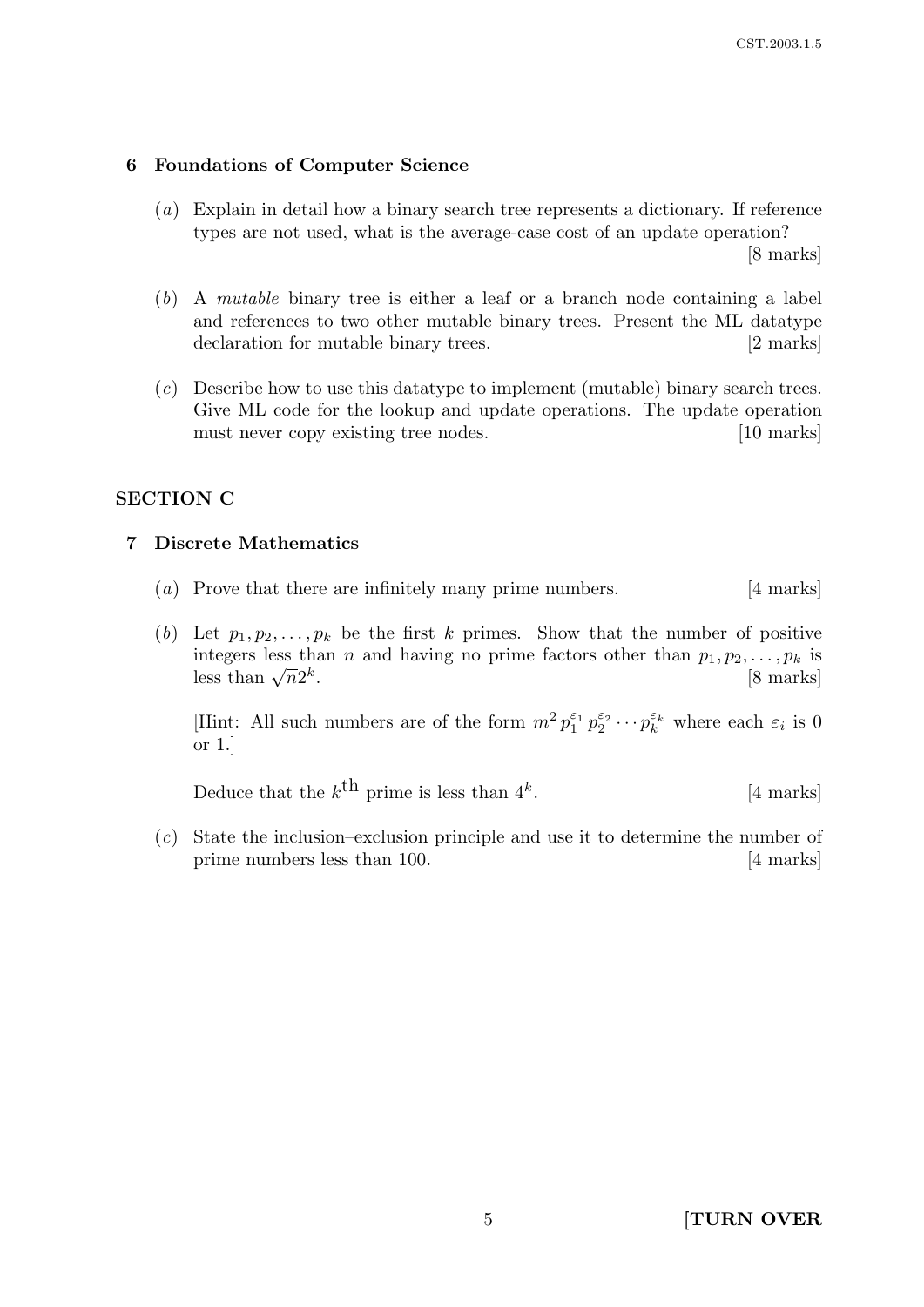#### 8 Discrete Mathematics

(a) Define the terms *injective*, *surjective* and *bijective*, and state the Schröder– Bernstein theorem concerning the existence of a bijection between two sets.

[4 marks]

- (b) What is a countable set?  $[2 \text{ marks}]$
- (c) Prove the following assertions:
	- (i) If C is a countable set and  $f : A \to C$  is an injection, then A is countable. [2 marks]
	- (*ii*) If A and B are countable sets, then  $A \times B$  is countable. [2 marks]
	- $(iii)$  Z and Q, the sets of integer and rational numbers, are both countable. [4 marks]
	- $(iv)$   $\mathcal{P}(\mathbb{N})$ , the set of all subsets of the natural numbers, is not countable. [2 marks]
	- (v) If U is an uncountable set and  $f: U \to V$  is an injection, then V is not countable. [2 marks]
	- $(vi)$  R, the set of real numbers, is not countable. [2 marks]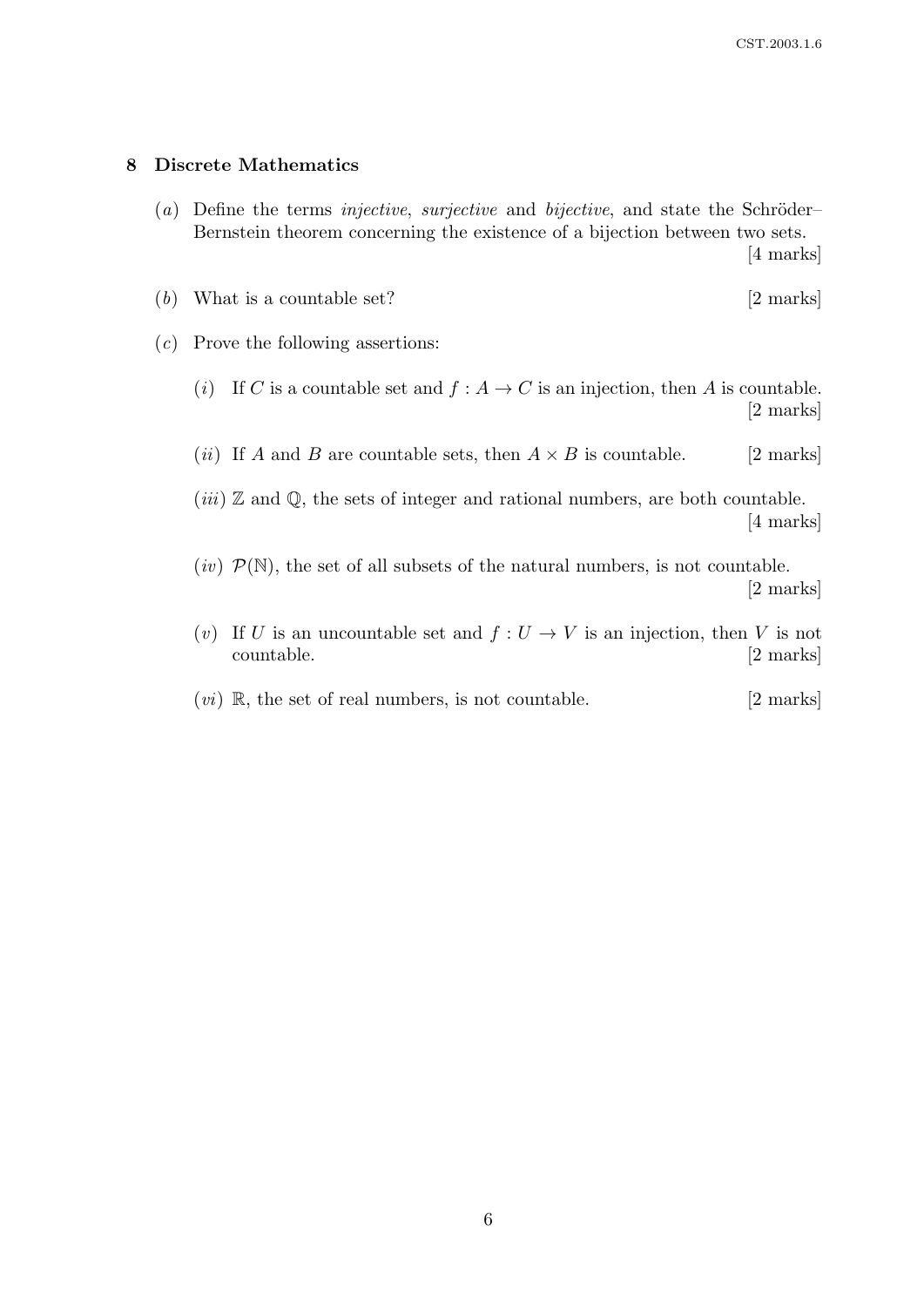## SECTION D

## 9 Programming in Java

Explain the following Java words. For each write a sentence giving an overview of what the word is about, then either write a second sentence that shows how it fits in with related concepts or write a small code-fragment to illustrate its purpose:

- $(a)$  abstract;
- $(b)$  assert;
- $(c)$  boolean;
- $(d)$  break;
- (e) byte;
- $(f)$  case;
- $(g)$  catch;
- $(h)$  extends;
- $(i)$  new;
- $(j)$  null.

[2 marks each]

Please keep your explanations of each word brief so that your whole answer to this question remains a reasonable size: you are not expected to produce a detailed explanation or comprehensive illustration.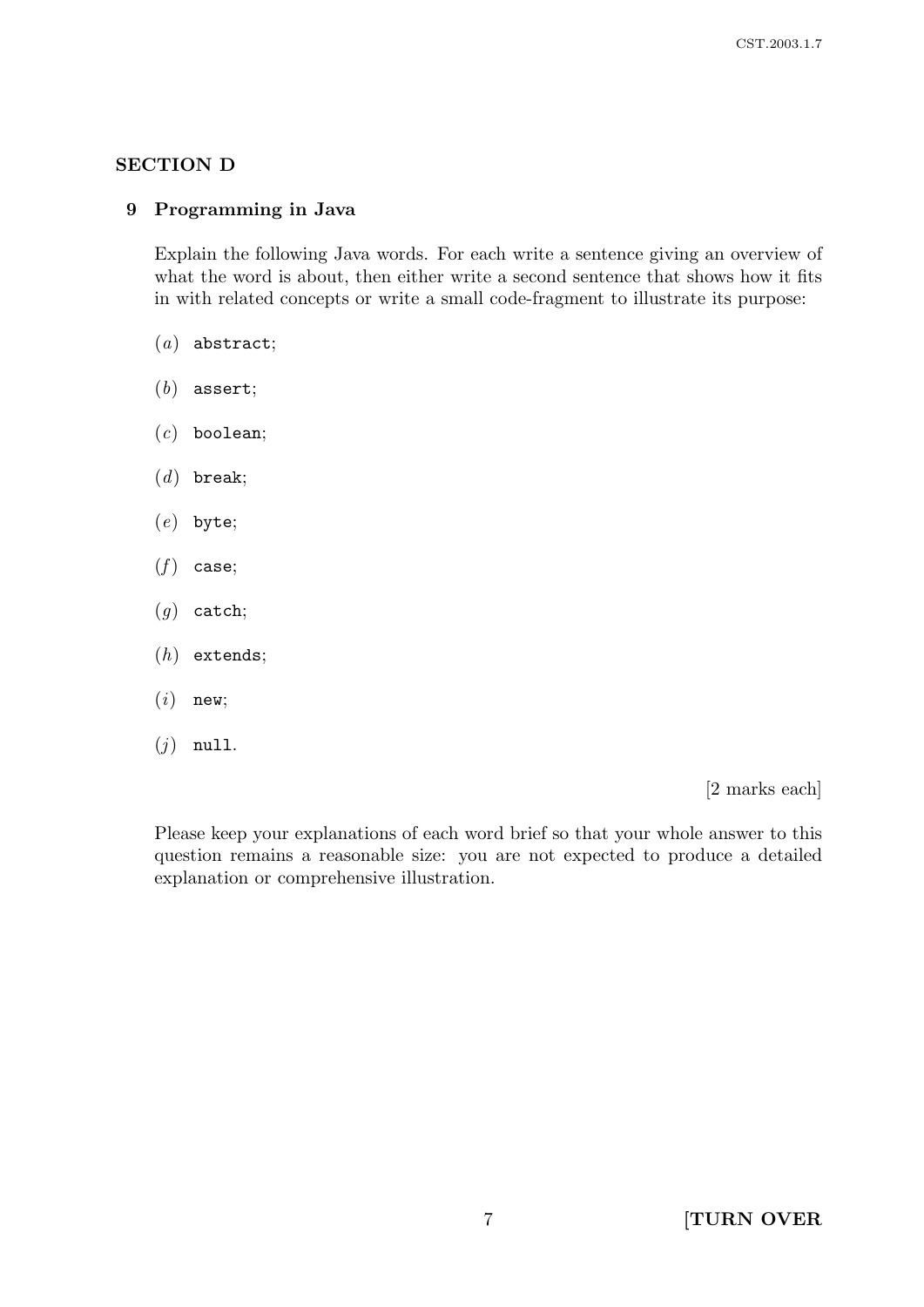#### 10 Programming in Java

You are to write a Java program. Its main class should be called Replicate and its behaviour is to be that the following two sequences of Unix commands must result in exactly the same text appearing on your terminal:

- 1. cat Replicate.java
- 2. javac Replicate.java java Replicate

in other words the output from the program should be identical to its own source. Your code is not permitted to inspect the file system, so items along the lines of

```
... new InputStream(new File("Replicate.java")) ...
```
are prohibited. Your code is expected to be reasonably neatly laid out and must contain at least one comment! Credit will be given for code brevity and for inclusion of a clear explanation of how your code works.

[20 marks]

[Hint: it is very probable that your code will consist of two rather similar sections. One will be data and the other executable code. They will be such that the code can print the data out in two different ways: once to re-create itself and a second time to re-create the code.]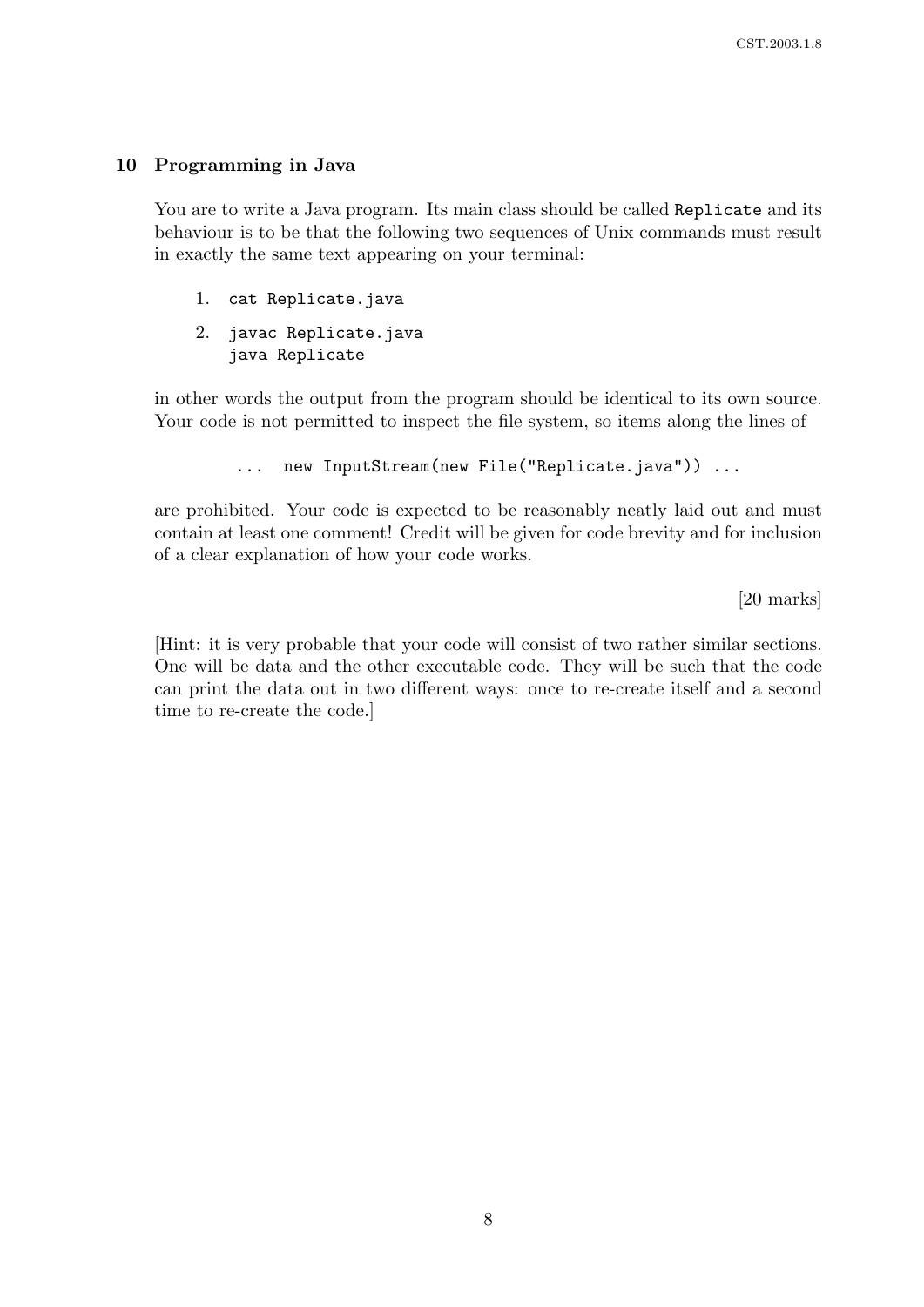### SECTION E

#### 11 Operating Systems

(a) Describe, with the aid of diagrams where appropriate, how Unix implements and manages:

| $(i)$ a hierarchical name space for files; | [2 marks]           |
|--------------------------------------------|---------------------|
| $(ii)$ allocation of storage on disk;      | $[2 \text{ marks}]$ |
| $(iii)$ file-system and file meta-data;    | $[8 \text{ marks}]$ |
| $(iv)$ pipes.                              | [4 marks]           |

(b) A system administrator decides to make a 'versioned' file-system in which there are a number of directories called /root-dd-mm-yyyy, each of which holds a copy of the file-system on day dd, month mm and year yyyy. The idea is that at any particular time only the most recent snapshot will be used as the 'real' filesystem root, but that all previous snapshots will be available by explicitly accessing the directory in question. In this way the system administrator hopes to allow resilience to mistaken edits or unintentional deletions by users, or to hardware problems such as a disk head crash.

To implement this, the system administrator arranges for a program to run every morning at 01:00 which recursively 'copies' the current snapshot to the new one. However to save disk space, hardlinks are used in place of actual copies. Once the 'copy' is complete, the new snapshot is used as the new root.

To what extent will this scheme provide the functionality the system administrator hopes for? What advantages and disadvantages does it have?

[4 marks]